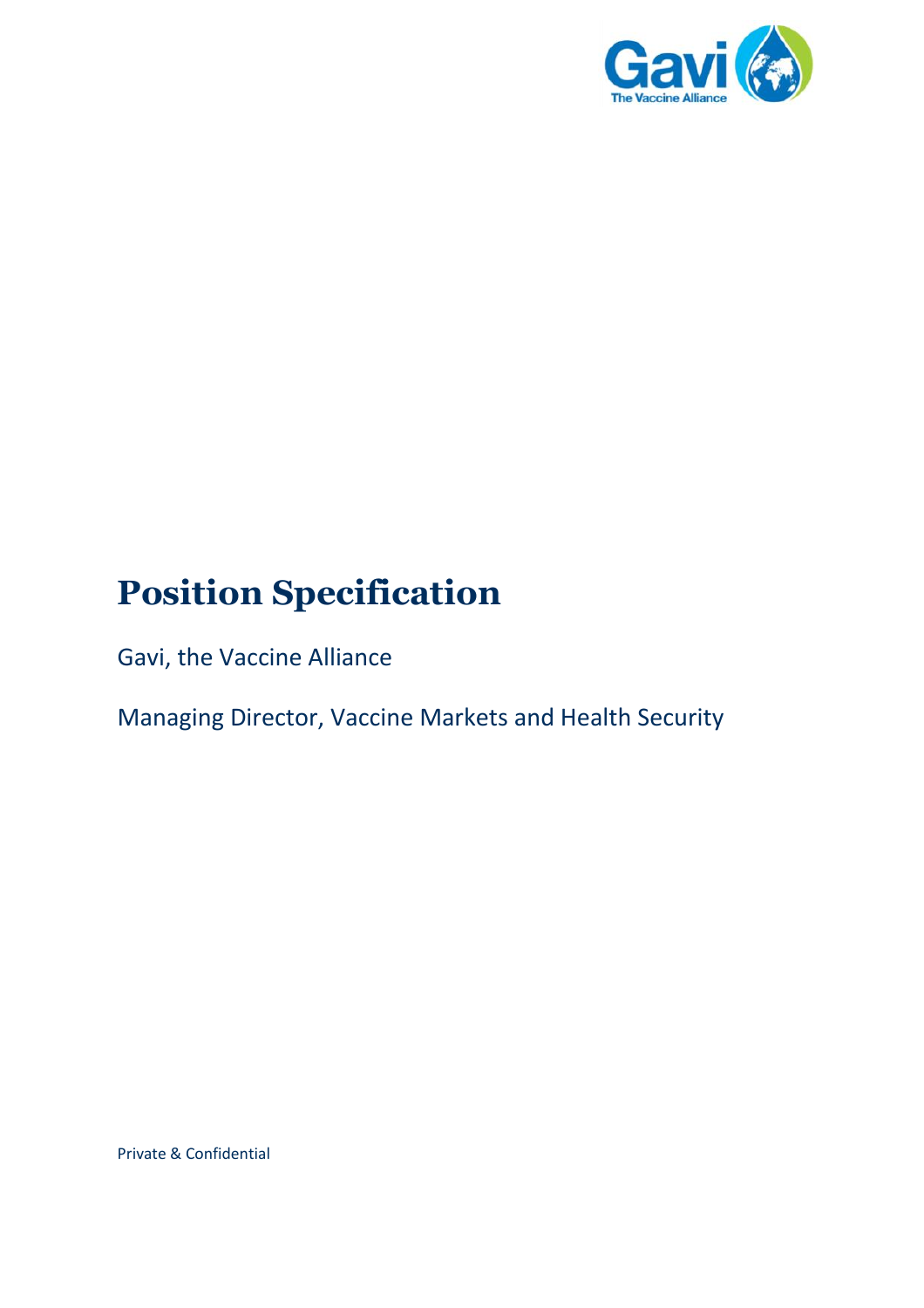# **Position Specification**

### **Gavi, the Vaccine Alliance**

Gavi, the Vaccine Alliance is a public-private partnership that helps vaccinate half the world's children against some of the world's deadliest diseases. Since its inception in 2000, Gavi has helped to immunise a whole generation – over 888 million children – and prevented more than 15 million future deaths, helping to halve child mortality in 73 lower-income countries. Gavi also plays a key role in improving global health security by supporting health systems as well as funding global stockpiles for Ebola, cholera, meningococcal and yellow fever vaccines. After two decades of progress, Gavi is now focused on protecting the next generation, above all the zero-dose children who have not received even a single vaccine shot. The Vaccine Alliance employs innovative finance and the latest technology – from drones to biometrics – to save millions more lives, prevent outbreaks before they can spread and help countries on the road to self-sufficiency. Learn more at [www.gavi.org](https://www.gavi.org/homepage) and connect with us on **Facebook**, **[Twitter](https://twitter.com/gavi)** and **LinkedIn**.

Gavi is a co-convener of COVAX, the vaccines pillar of the Access to COVID-19 Tools (ACT) Accelerator, together with the Coalition for Epidemic Preparedness Innovations (CEPI), the World Health Organization (WHO) and UNICEF. In its role, Gavi is focused on procurement and delivery for COVAX: coordinating the design, implementation, and administration of the COVAX Facility and the Gavi COVAX AMC and working with its Alliance partners UNICEF and WHO, along with governments, on country readiness and delivery. Gavi has secured more than US\$ 13 billion in funding for COVAX, which has now shipped more than 1.5 billion COVID-19 vaccine doses to 146 economies.

The Vaccine Alliance brings together developing country and donor governments, WHO, UNICEF, the World Bank, the vaccine industry, technical agencies, civil society, the Bill & Melinda Gates Foundation and other private sector partners. View the full list of donor governments and other leading organisations that fund Gavi's work [here.](https://www.gavi.org/investing-gavi/funding/donor-profiles)

With the severe economic effects of the COVID-19 pandemic, restoring routine immunisation and ensuring that programmes are sustainable in the long term is essential. Gavi is seeking to appoint its first Managing Director, Vaccine Markets and Health Security, who will be a key member of the Senior Management Team and a critical source of strategic expertise on the Alliance's programmes.

#### **The Gavi governance structure**

Originally hosted by UNICEF at its launch in 2000, Gavi became a Swiss foundation in 2009 and has been granted international institution statusin Switzerland with special privileges and immunities. The Gavi Board, comprising 28 members from governments, partner organisations, civil society organisations and the private sector, is chaired by José Manuel Barroso, former President of the European Commission.

# **The Gavi Secretariat**

The Gavi Secretariatis a knowledge-based globalstrategic health/development partnership comprised of approximately 350 staff as well as 150 additional temporary staff assigned to the Office of the COVAX Facility. The Secretariat is responsible for managing the operations of the Gavi business, including strategy and policy development; advocacy and resource mobilisation; programme delivery,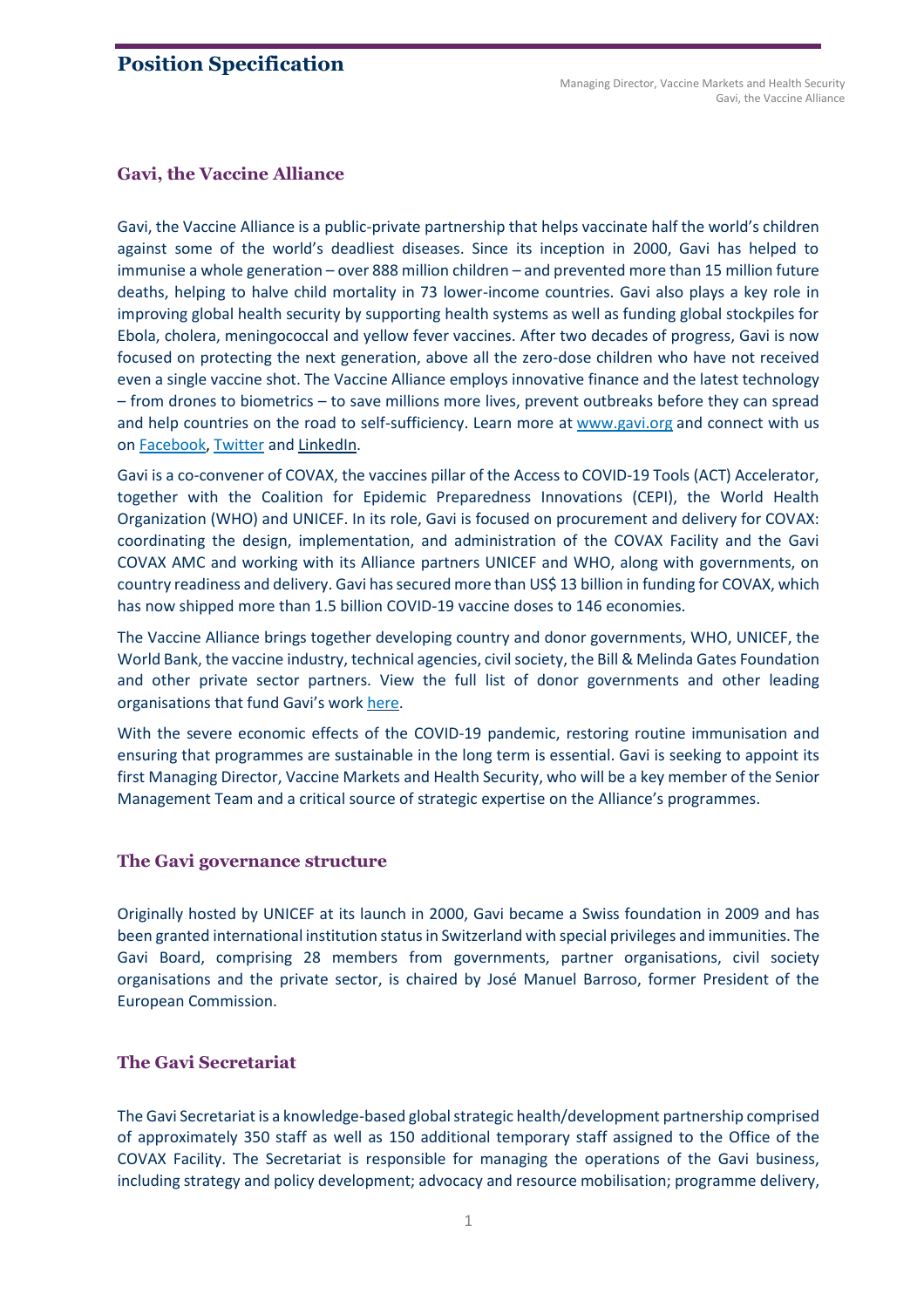incorporating programme monitoring and evaluation; approving and disbursing funds; collaboration and coordination with other global health agencies; legal and financial management; and support and administration of the Gavi Board and Committees. Offices are located in Geneva and Washington DC. The Secretariat is led by CEO, Dr Seth Berkley and Deputy CEO, Anuradha Gupta, a COO, and seven Managing Directors, comprising the Senior Management Team.

### **Composition of the Gavi Senior Management Team:**

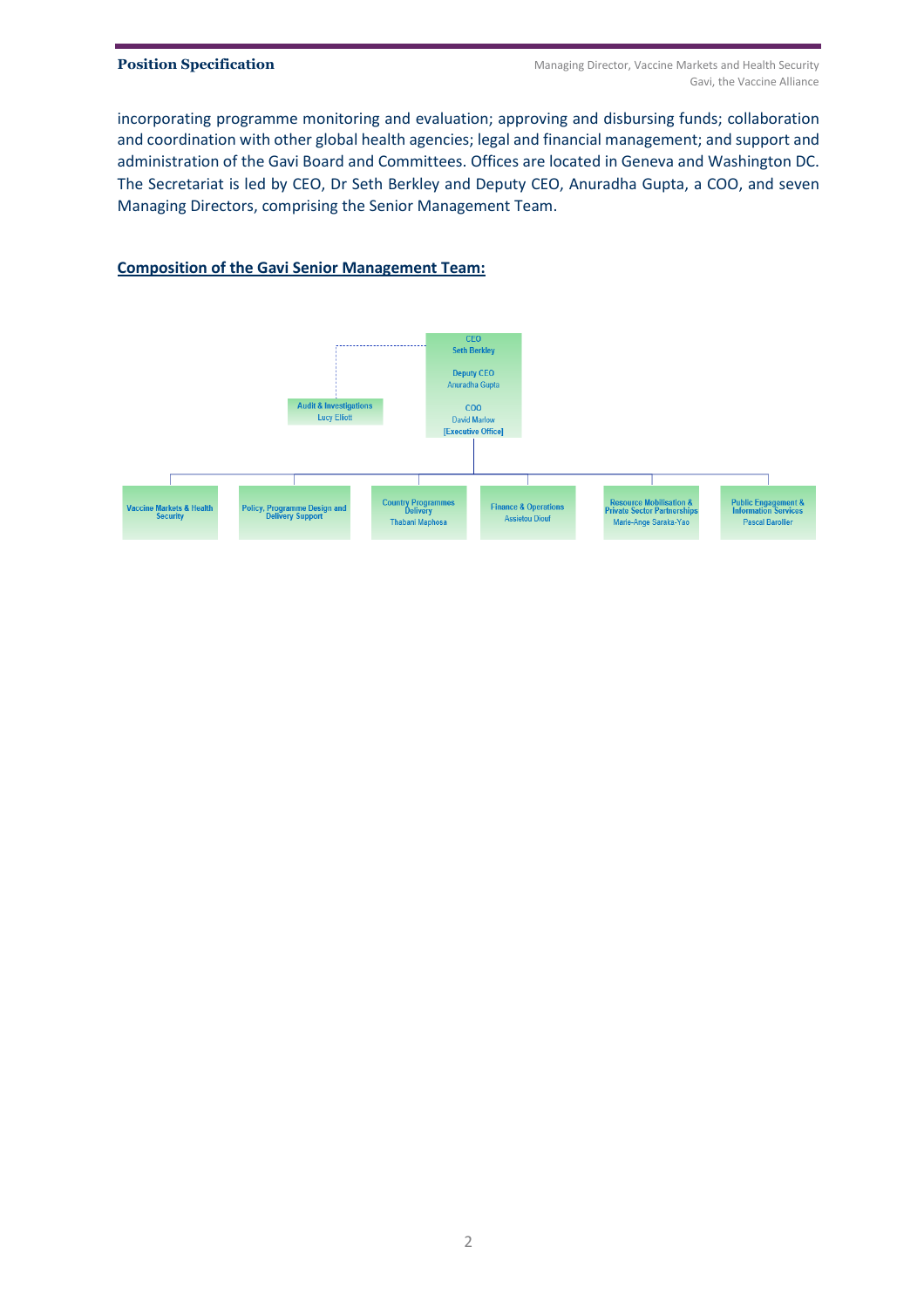# **The role**

Gavi is looking for an experienced, passionate, and driven Managing Director to lead the Vaccine Markets and Health Security Department. Since 2000, Gavi has played an important role in shaping the vaccine markets by leveraging its mandate to procure a range of vaccines for nearly 50% of the global birth cohort. More recently, it has worked on shaping markets for cold chain equipment, vaccine-preventable disease diagnostics and is considering work in other areas. It has been in the forefront of innovative mechanisms involving demand aggregation, pooled procurement, volume and demand guarantees, strategic demand forecasting, de-risking of investments to accelerate the development of vaccine products for low- and middle-income countries, and diversification of manufacturers and innovative products. Gavi's co-leadership of COVAX has further expanded its role in supply and procurement of vaccines for pandemic response and laid the foundation of strengthened collaboration with vaccine research and development initiatives including CEPI. Infrastructure created within Gavi for supply and procurement of COVID-19 vaccines under the aegis of the Office of COVAX Facility offers an opportunity to bolster global readiness to mount a rapid and effective multi-lateral, global response to any future pandemic. There is also increased momentum for more distributed vaccine manufacturing, particularly in Africa. This presents a strategic opportunity for Gavi to play a role in ensuring such initiatives are successful and sustainable and advance the goal of ensuring equitable and timely access to affordable and innovative vaccine products in all countries, regardless of their wealth and vaccine manufacturing muscle. The Managing Director of Vaccine Markets and Health Security would play a vital role in guiding Gavi's efforts in this area amid a rapidly evolving landscape.

The Managing Director will report into the Executive Office and will be focused on leading the development and implementation of Gavi's approach to market shaping and Health Security. This will include supporting the development of healthy market dynamics for vaccines and immunisation products, cold chain equipment and diagnostics as well as ensuring Gavi's readiness to play a strong part in health security including the pandemic preparedness.

The Vaccine Markets and Health Security department is made up of the following key teams:

- − *Vaccine Supply & Demand:* responsible for the design and implementation of Gavi's market shaping strategy with a focus on ensuring healthy market dynamics for vaccines and other immunisation products.
- − *Market shaping* for cold chain equipment and diagnostics as well as innovations relating to vaccine products e.g., micro array patches etc.
- − *Health Security:* responsible for the technical and programmatic aspects of health security including pandemic readiness coordinating with other managing directors engaged in health security and pandemic preparedness including the country facing resilient health systems, innovative financing and private sector engagement, legal and financing as well as communications and advocacy. Together this end-to-end view within the Gavi Secretariat and with Alliance partners is necessary to sustain and keep evolving Gavi's approach to health security and response with a view to rapidly deploy capabilities in a range of epidemic/pandemic scenariosin which vaccines are part of effective countermeasures.
- − *Office of the COVAX Facility, Design & Operationalisation***:** responsible for the policy and programme design of the COVAX Facility, adapting the model to respond to rapidly changing circumstances of the COVID-19 pandemic, and implementing the programme through strong coordination within the Gavi Secretariat and across the COVAX pillar, as well as cross-cutting items (e.g., No-Fault Compensation Programme, COVAX Humanitarian Buffer). Some of these programs might need to remain in place for a future "X-vax" response should one be necessary.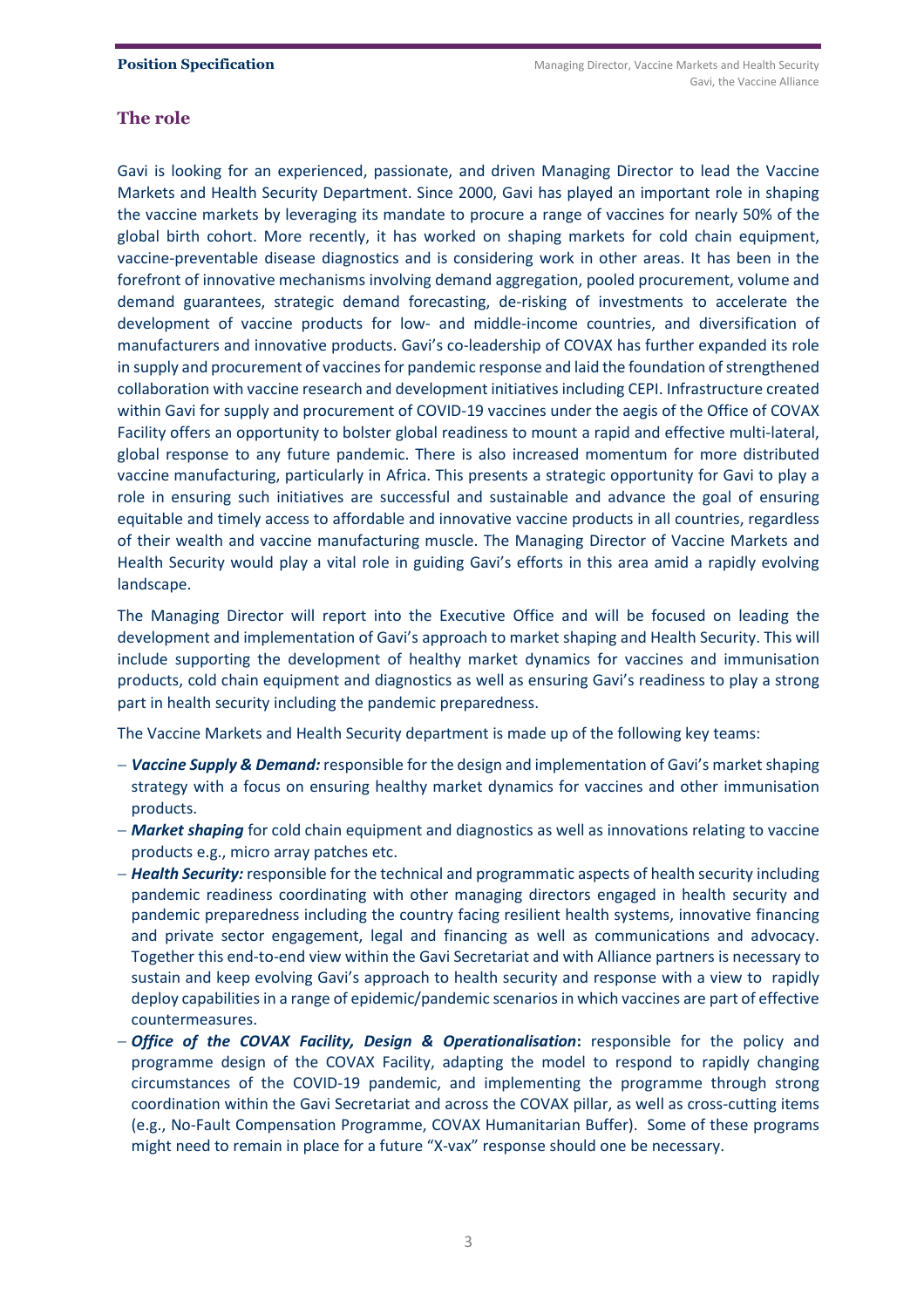# **Main duties and responsibilities**

- Provide leadership, strategic direction and overall management to the Vaccine Markets and Health Security department, and to ensure the successful delivery of the department's objectives;
- Lead on delivering Gavi's market shaping strategy across the core Gavi and COVAX portfolios, including setting out short- and long-term strategies and leading interactions with manufacturers;
- Lead on delivering on the market shaping for other commodities of interest to Gavi;
- Ensure the delivery of the COVAX objectives through to completion of its mandate;
- Develop and sustain the programmatic component of Gavi's health security approach, in close collaboration with other internal and external stakeholders;
- Embrace and drive change in the design of Gavi's market shaping and health security approaches, including the adoption of data and evidence in decision-making;
- Encourage innovation throughout the department, bringing in enhancements and best practices from both public and private sectors and the broader global health ecosystem;
- Strategically manage risks in accordance with Gavi's risk appetite statement;
- **.** Ensure the collaboration of the Vaccine Markets and Health Security department with other Gavi departments in order to achieve the organisation's goals;
- Manage relationships and carry out effective dialogue and collaboration with manufacturers, governments and donors, as well as with Alliance partners (including UNICEF, WHO, World Bank and other key stakeholders of the Alliance);
- **Share overall management and decision-making as one of seven Managing Directors who, together** with the CEO, Deputy CEO and COO comprise the Gavi Senior Management Team (SMT), to ensure the successful operation of the Gavi Secretariat, and its role in supporting the broader Alliance in its delivery of Gavi's strategic plan;
- Ensure that Gavi remains a key player in the global health landscape by contributing both strategically and operationally, across the organisation;
- Manage and develop an engaged and motivated workforce across the department, creating a strategic vision and the right culture and environment to inspire others to succeed by drawing the best out of staff and empowering them.

#### **Location**

▪ The position will be based in Geneva, Switzerland.

# **Candidate profile**

The Managing Director, Vaccine Markets and Health Security will be a person of unimpeachable personal integrity.

#### **Key experience, knowledge, and technical skills**

The ideal candidate will possess the following:

- A solid understanding of vaccines markets and pharmaceutical industry landscape;
- A strong network and established reputation with vaccine manufacturers;
- Deal negotiation experience, ideally in the pharmaceutical sector;
- **Expertise in healthy market dynamics, including strategic demand forecasting, demand pooling,** de-risking of investments, entry and exit barriers, price negotiations, incentives for diversification of products and manufacturers, procurement and supply;
- In-depth knowledge of the global health security landscape, the vaccines pipeline for pandemic preparedness and response, and the emerging architecture for global health security including the pandemic preparedness and response;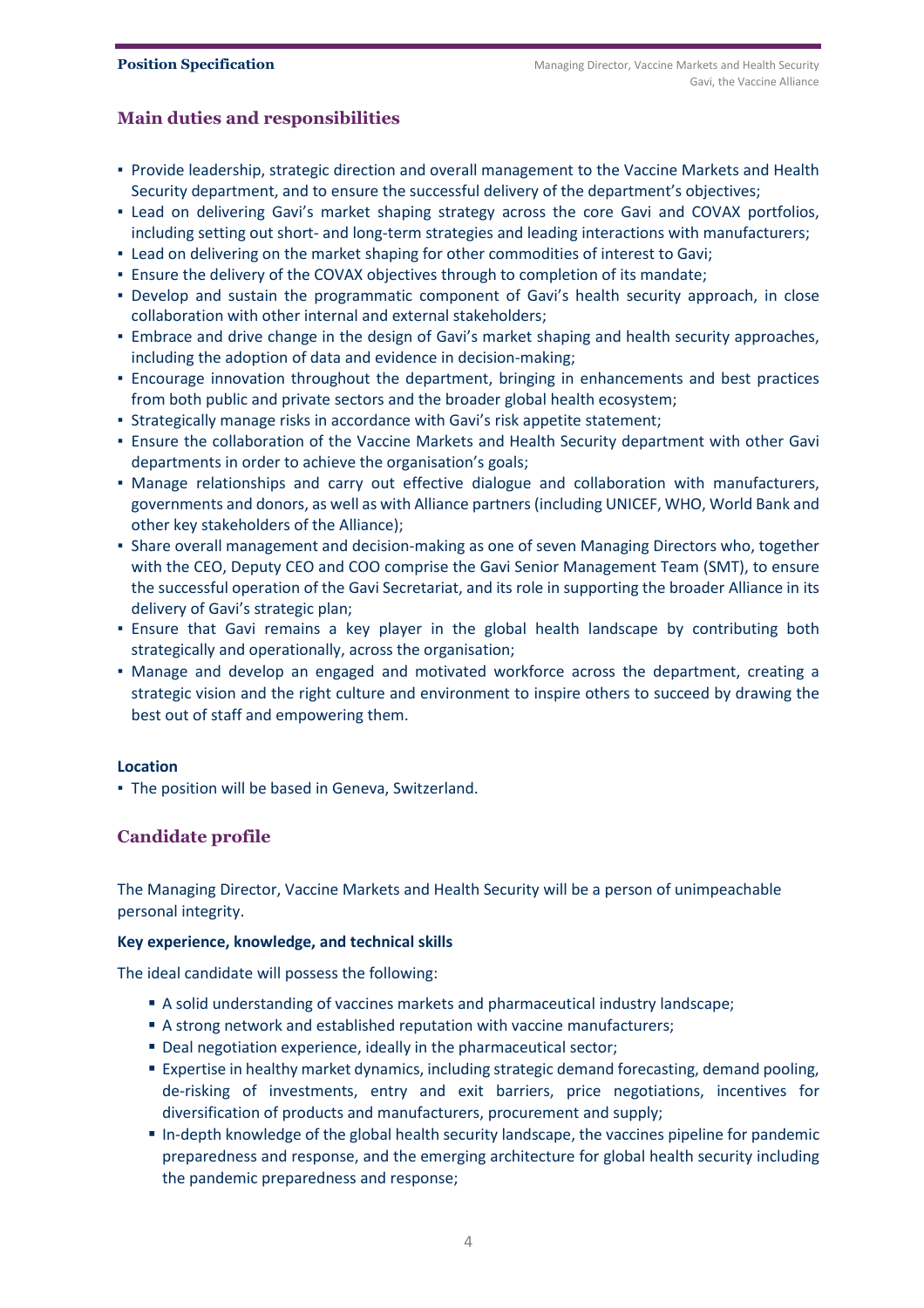- **Experience of multi-stakeholder engagement and collaboration with WHO, UNICEF, World Bank** and other bilateral/multilateral partners;
- Industry experience and/or experience in a relevant global institution;
- **EXECT** A successful track record in negotiation and influencing within complex and challenging environments;
- **Excellent team leadership credentials, developing high performing, cross-cultural teams, and** creating a compelling vision and culture across the organisation

#### **Academic qualifications**

- Advanced university degree in Public Health, Science, Social Sciences or equivalent;
- Additional qualifications in Business Administration, Management or Law desirable;
- Specialisation in Programme Management and Health Information Systems an advantage.

#### **Languages**

- Gavi operates in an English language environment, consequently fluency in spoken and written English is essential;
- A second language is desirable, preferably French.

#### **Compensation & benefits**

- Competitive compensation and benefits will be offered.
- **For an introduction to Gavi's benefits package, please refer here: Benefits [\(gavi.org\)](https://www.gavi.org/our-alliance/work-us/benefits)**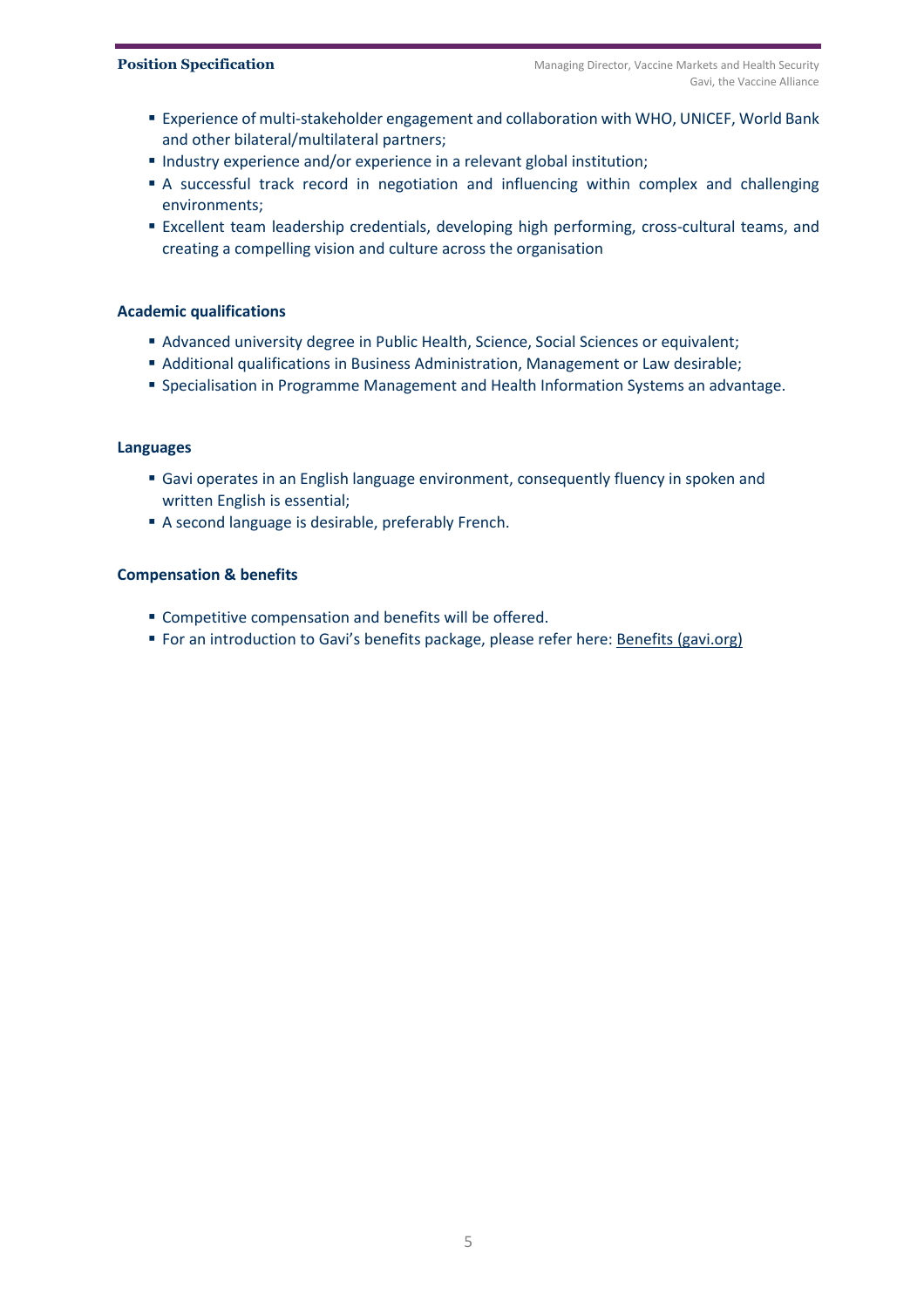# **Competencies**

### **Setting strategy**

- The ability to formulate and present strategy and policy at a high level, and provide collaborative leadership in the development of global policies, directions, new approaches and methodologies in the assigned areas for Gavi, and within a changing environment;
- **The capacity to diagnose and resolve multiple, concurrent problems; a conceptual and strategic** analytical capacity, with the ability to provide high quality programmatic advice and identify alternatives or options in planning and decision-making;
- **E** Successfully drives and anchors change in a complex, evolving organisation by demonstrating agility and stimulating creativity and innovation.

#### **Executing for results**

- **The ability to set clear corporate goals, priorities and their measurement while committing** teams to improved performance; tenacious and accountable in driving results;
- **EXTERGH** Highly driven and focused on organisational and individual performance, and managing for results; demonstrates strong operational skills and superior judgment in evaluating opportunities and risks;
- **EX Comfortable with ambiguity and uncertainty; demonstrates the ability to adapt nimbly and lead** others through complex situations;
- **•** Ability to negotiate deals with commercial partners that meet Gavi country needs but also acknowledge Industry P&L pressures.

#### **Leading teams**

- Outstanding organisational and leadership abilities; strategic, results-oriented, with a strong commitment to Gavi's cause;
- Proven ability to identify, motivate, develop and retain a highly professional multicultural staff by fostering a culture of feedback and development; collaborative leadership style;
- **Example 1** Leads others to formulate solutions to complex problems, promotes agility, and empowers teams to respond nimbly in a fast-changing world;
- Creates a sense of purpose/meaning for the team that generates followership beyond their own personality and engages others to the greater purpose for the organisation as a whole;
- **Example 4** A leader who is self-reflective and aware of their own limitations; leads by example and drives the organisation's performance with an attitude of continuous improvement by being open to feedback and self-improvement.

#### **Relationships and influence**

- Highly developed interpersonal skills and a demonstrable ability to inspire, collaborate and influence a wide range of different institutions, interest groups and stakeholders, including affected populations, to drive impact and change;
- **The ability to present credibility and confidence to high-level political figures including across** the Alliance, building positive and constructive relationships;
- Political sensitivity; strong oral, written and interpersonal skills, with the ability to relate and work effectively and strategically with colleagues and partners at all levels.